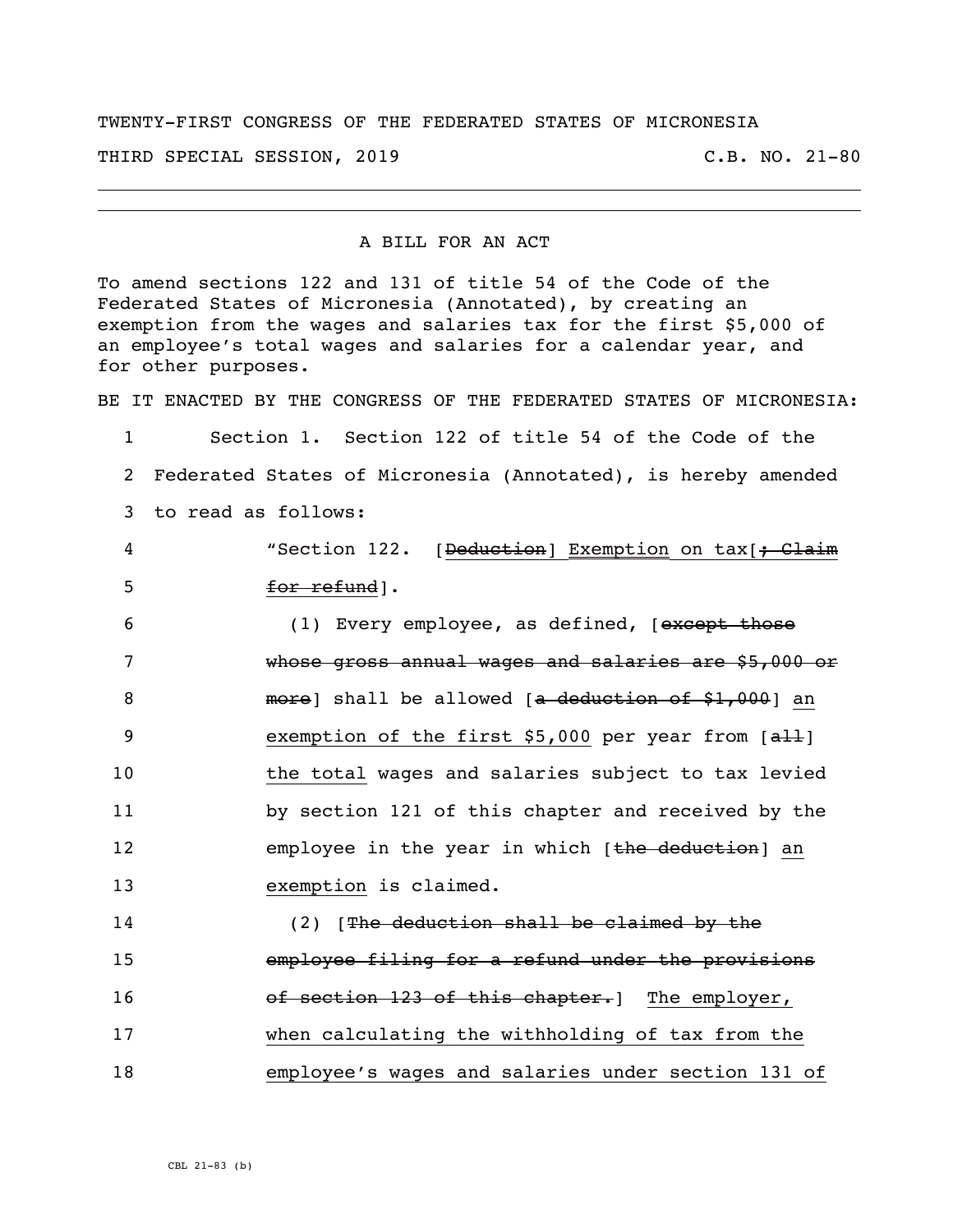| $\mathbf{1}$ | this chapter, shall prorate the exemption over the            |
|--------------|---------------------------------------------------------------|
| 2            | calendar year and reduce the withholding amounts              |
| 3            | accordingly."                                                 |
| 4            | Section 2. Section 131 of title 54 of the Code of the         |
| 5            | Federated States of Micronesia (Annotated), is hereby amended |
| 6            | to read as follows:                                           |
| 7            | "Section 131. Resident Employers - Withholding of             |
| 8            | Tax.                                                          |
| 9            | (1) The tax imposed by section 121 of this                    |
| 10           | chapter shall be collected by the employer by                 |
| 11           | deducting and withholding the tax imposed, in                 |
| 12           | accordance with the requirements of section 122 of            |
| 13           | this chapter, on any wages and salaries as and when           |
| 14           | paid or credited to the employee.                             |
| 15           | (2) Every employer required to deduct and                     |
| 16           | withhold the tax imposed shall be liable for the              |
| 17           | payment and shall pay such tax to the National                |
| 18           | revenue officer of the State in which the employer            |
| 19           | has his principal place of business, or to the                |
| 20           | Secretary, if the employer has no place of business           |
| 21           | in the Federated States of Micronesia.                        |
| 22           | (3) Any employer who violates any of the                      |
| 23           | provisions of this section shall be subject to the            |
| 24           | penalties prescribed in this chapter."                        |
| 25           |                                                               |